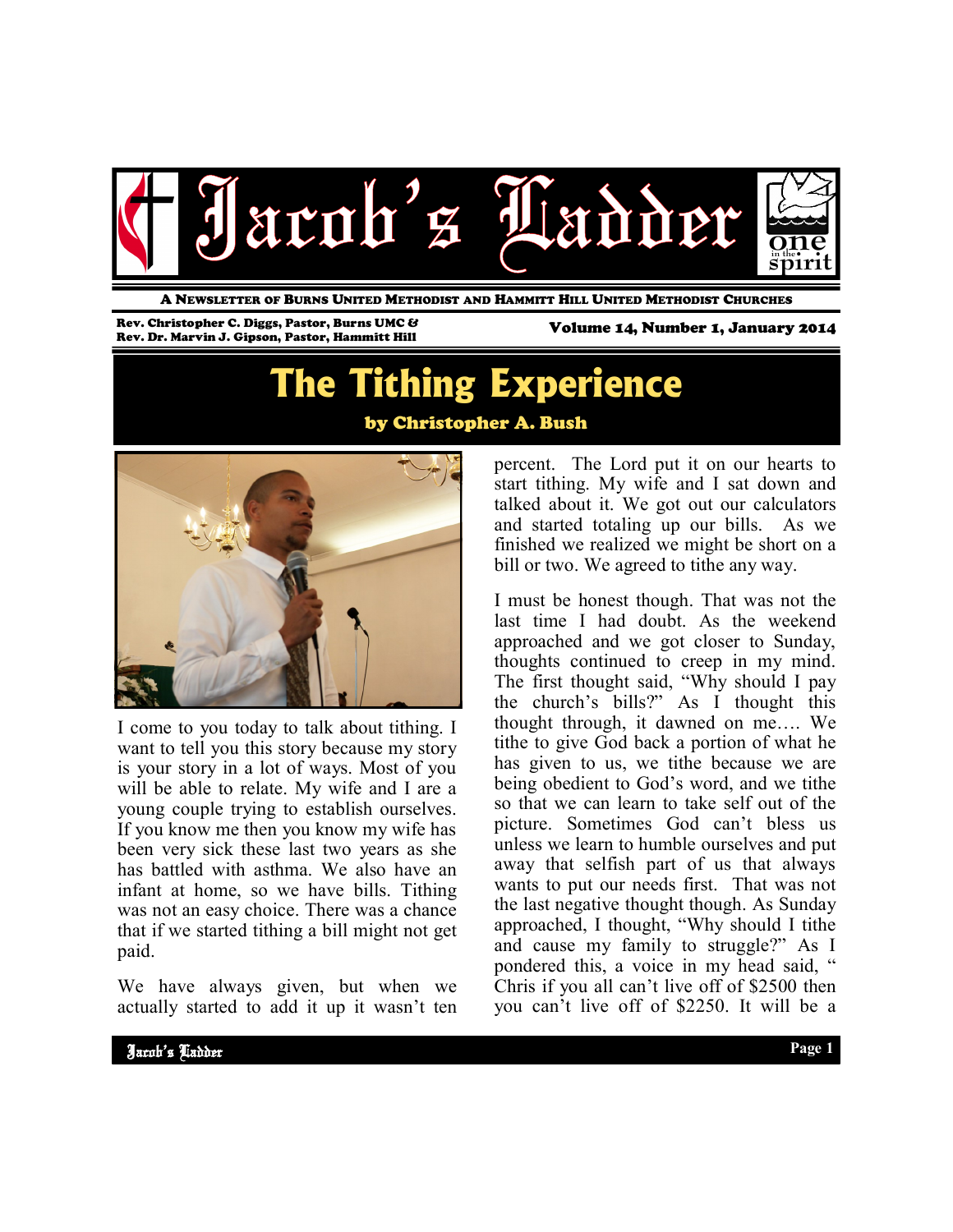struggle regardless." I decided then and there to tithe, but to tithe cheerfully. I tithed that Sunday and by that Monday God had already managed to bless us financially. On Monday, the assistant athletic director came to me and asked if I would like to drive the bus for teams' whose coach didn't have a bus license. He also told me that I would be paid by the hour. God had provided.

If you know me, you also know that I coach at the high school with Coach Chris Patton. Last year our boy's cross-country team had a chance at winning state and ending up in a devastating third place. This year they had another shot. They were battling all season with the number one ranked team Saltillo. Saltillo would beat us by a point or we would beat them by a point. It was anyone's race because these two teams were so evenly matched. Well, Pastor Diggs had been talking about have crazy faith. So I decided I was going to have crazy faith. I talked to God and I said, " Lord, I have been obedient to your word. You said if I was obedient, my cup would runneth over. I dare you to bless my team with a championship." We made it to the state meet. The gun went off. I raced to the onemile marker to time my guys. Oxford and Saltillo are neck to neck again. It's too close to call. I raced to the two-mile marker. As I call out times, I see it could be anyone's race. When my guys past and I walk to the 3 -mile marker, I go off into the woods for a minute. I raise my hands and I praise God for how far he has brought my team. At that point I let go, and I trust that God will provide. Well, the race ended and everyone sat near the award stand anxiously waiting for the officials to announce team places. The announcer said, " In third place Pearl

High school. In second place with 57 points...Saltillo High School, and your state champions with 54 points…. Oxford High School." God had provided.

Before I close, I must be sure to tell you that as I got to this point, the devil did not stay idle on my journey. That Tuesday after I tithed my grandmother called me. Her car had stopped on her and it needed to go in the shop. My wife and I gave her one of our cars to use and we just commuted to work together. Well, on Wednesday my grandmother called again. She said, "Chris your car stopped on me today," I started thinking about that money I had put in Church on Sunday. I went to look at the car it looked like the battery was dead. I called Auto Zone and they quoted me a price of \$225 for a new battery. I was really thinking about that money then. In the midst of my anxiety, I stopped and in my heart I decided to just trust in God. In the same moment I went to start the car. It stuttered a little but turned over and cranked. God had provided.

because that is what we are meant to do as This is no easy journey, and the devil hates to see us be obedient to God. But in the words of Martin Luther King, Jr. during the civil rights movement, " A man can't ride your back unless it is bent." I want to tell you that the devil can't ride your back unless it is bent. So, I am standing tall today. If you see me starting bend a little next week, just encourage me. Say, "Stand tall brother. " If you ever see me bending all the way over, Come over and help me to stand…and I will do the same for you the body of Christ. May God bless and enrich your journey.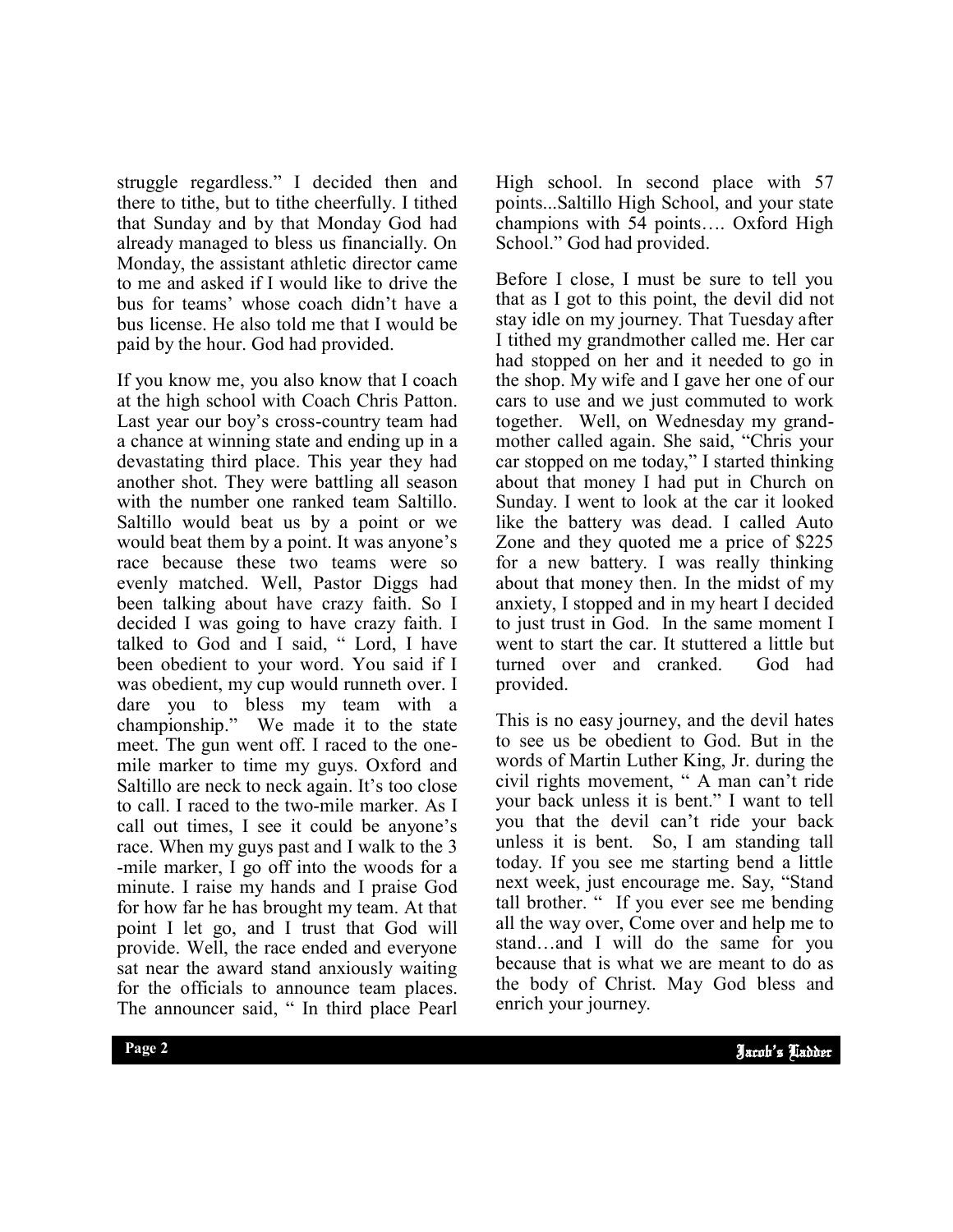# **Joshua's Day: In His Own Words**



Hello my name is Joshua "Josh." I wanted to take this time to give thanks for everything that has happened in my life so far. I was born November 1, 2012 and I was a very small and tiny baby. I have so much to be thankful for because when I was born I didn't weight but 3lbs and 4oz. I was so weak and under nourished that I had to stay 17 days in the incubator but thank God I didn't have to have tubes or anything like that. I consider myself to be a "miracle" baby because I was given up at birth and I was placed in foster care. But even being as tiny as I was God saw fit that I was going to live and be taken care of by somebody that would care and love me. On November 2, 2012 I was introduced to Denise and Earnest Peairs (my mom and dad) and from that day forward I was held and loved and I knew that I was given this life for a reason. I thank You Lord for my mom and dad. So now I am 1 years old and my parents gave me the best 1 year old birthday party a kid could have. I got gifts galore and to make it fun and exciting I had Stan

the Bear there to entertain me and my friends. I would like to thank all my friends and family that came to help me celebrate my 1 year party, and a big shout out to the best parents in the world. I could have been thrown in foster home to foster home not knowing what kind of treatment or care I would have experienced but God already knew what kind of life and situation He wanted me to be in. I love you God and thank You for placing me in a family and environment that I would be loved and cared for. I have a beautiful church family that loves me and I can't wait to be finally adopted to my mom and dad so that I can be Christened in BUMC. So even though I am little now and really don't understand what Christmas is all about I know that Jesus is the reason for me being here and He was born so that I can have a life to grow up in and live for Him and one day become somebody that He will be proud of.

### —**Joshua Milagro Nehemiah Peairs**